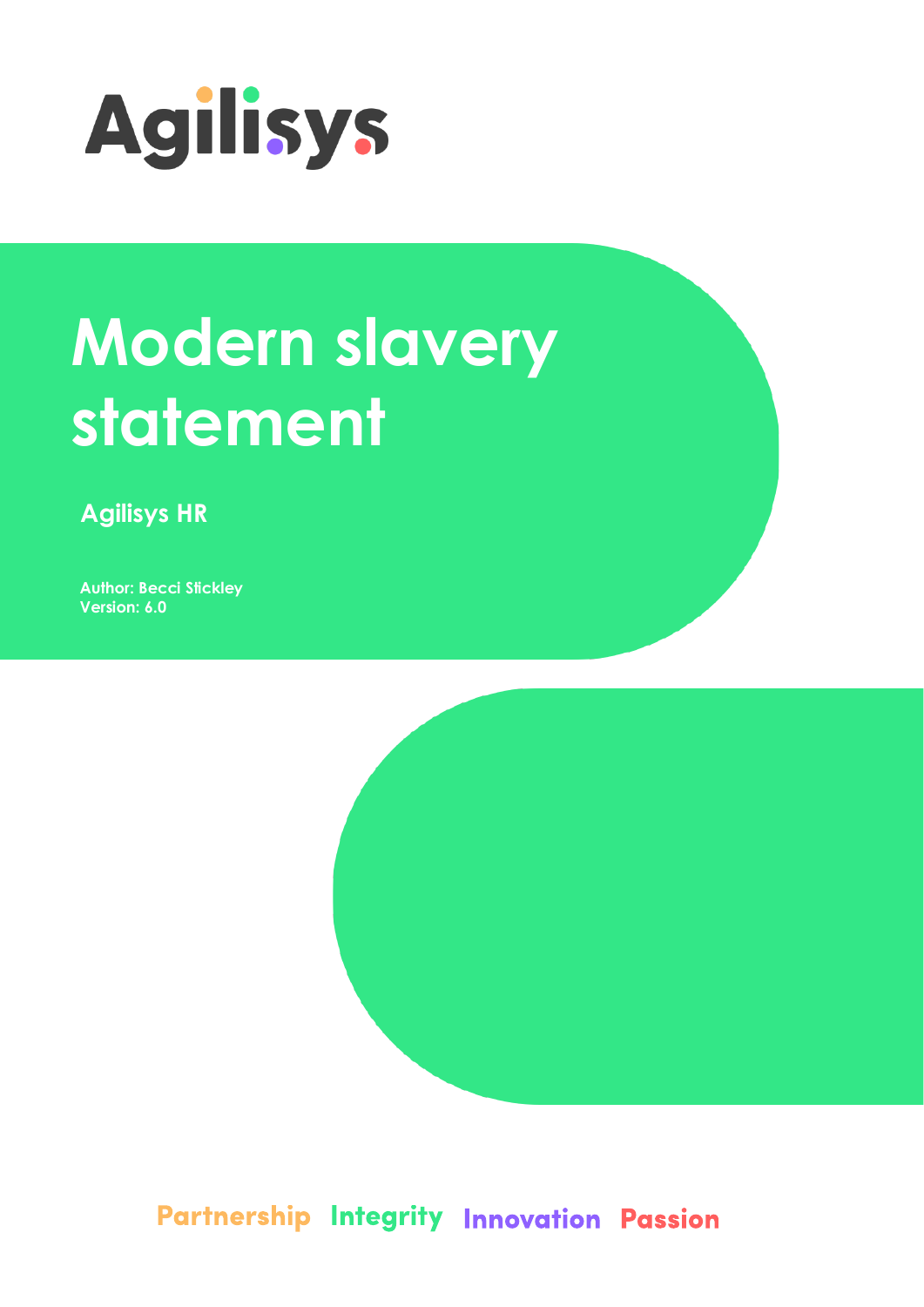## **Contents**

|       | 1.1   |  |  |  |  |  |  |
|-------|-------|--|--|--|--|--|--|
|       | 1.2   |  |  |  |  |  |  |
|       | 1.3   |  |  |  |  |  |  |
|       | 1.4   |  |  |  |  |  |  |
|       | 1.5   |  |  |  |  |  |  |
|       | 1.6   |  |  |  |  |  |  |
|       | 1.7   |  |  |  |  |  |  |
|       | 1.7.1 |  |  |  |  |  |  |
|       | 1.7.2 |  |  |  |  |  |  |
| 1.7.3 |       |  |  |  |  |  |  |
| 1.7.4 |       |  |  |  |  |  |  |
| 1.7.5 |       |  |  |  |  |  |  |
|       | 1.7.6 |  |  |  |  |  |  |
|       | 1.7.7 |  |  |  |  |  |  |
|       | 1.8   |  |  |  |  |  |  |
| 2     |       |  |  |  |  |  |  |

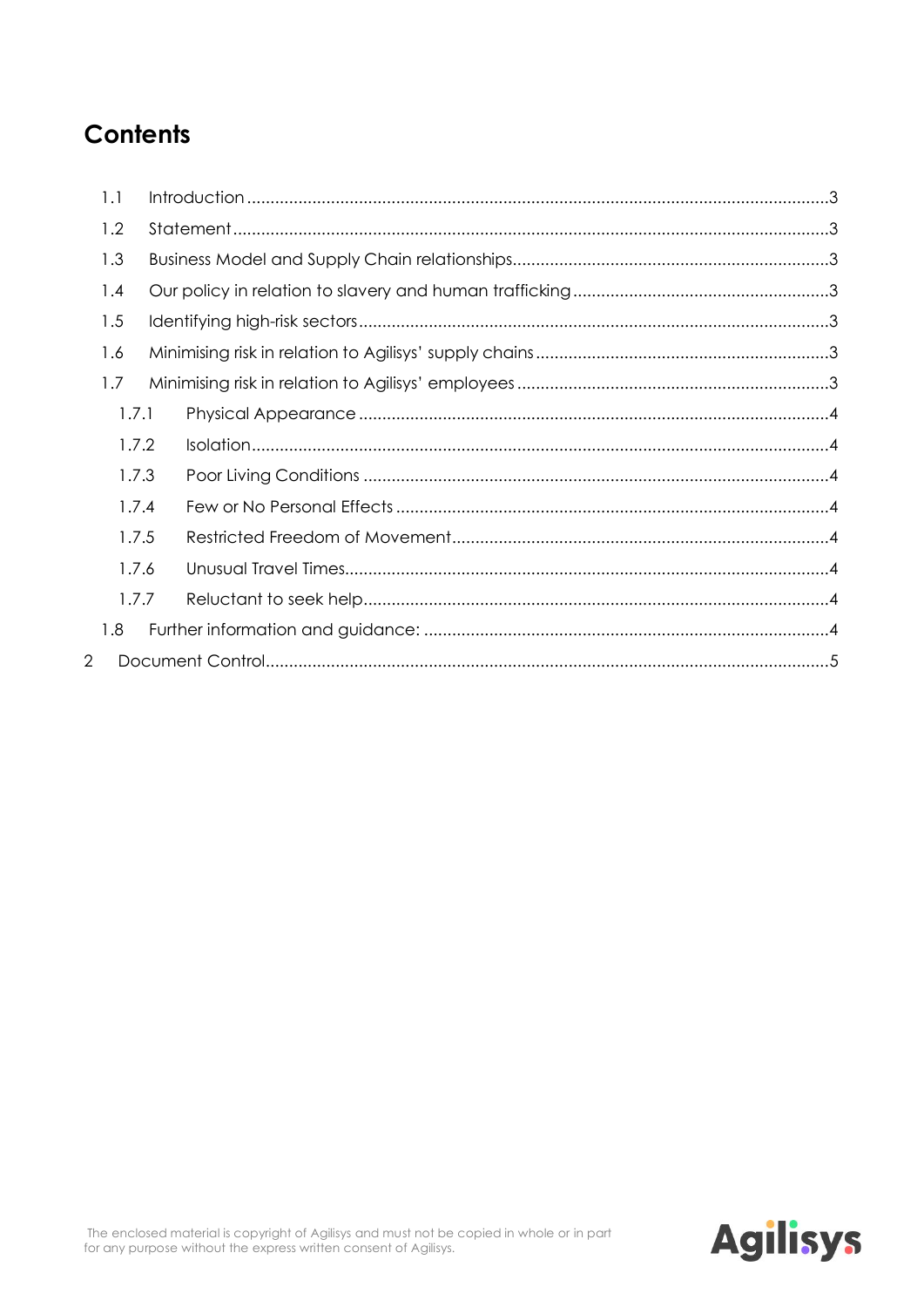#### <span id="page-2-0"></span>**1.1 Introduction**

This statement sets out the steps that Agilisys Limited will take to ensure compliance with the Modern Slavery Act 2015 and to show its dedication to ensuring that slavery and human trafficking is not found in its supply chain or any other part of the business. This policy has been approved by the Board of Directors, is publicly available on the corporate website and will be provided on request.

#### <span id="page-2-1"></span>**1.2 Statement**

Agilisys Limited recognises the reality of modern slavery and this statement highlights the steps it will take to ensure compliance with the Modern Slavery Act 2015.

#### <span id="page-2-2"></span>**1.3 Business Model and Supply Chain relationships**

Agilisys Limited is a limited company as defined by the Companies Act 2006. In 2015, Agilisys Limited adopted an employee ownership trust model meaning that a trust holds the majority of the company on behalf of Agilisys' employees.

#### <span id="page-2-3"></span>**1.4 Our policy in relation to slavery and human trafficking**

Agilisys Limited will take the following steps in relation to slavery and human trafficking:

- Expanding our whistleblowing policy to cover any concerns about slavery or human trafficking;
- Ensuring practices for checking all employees are paid at least the minimum wage and have the right to work;
- Updating template commercial agreements to include an obligation that suppliers will comply with the Modern Slavery Act;
- Appointing an individual who will be responsible for ensuring the company is compliant with this policy;
- Identifying and prioritising high-risk areas in the supply chain.

#### <span id="page-2-4"></span>**1.5 Identifying high-risk sectors**

The nature of Agilisys' business and the relationships we have with our partners and suppliers makes our exposure to slavery and human trafficking unlikely and we believe that the recognition of modern slavery and complying with this policy will suffice to educate employees and partners. Should any of these relations change or we seek to build business relationships in sectors that are of a higher risk, Agilisys Limited will ensure to readdress this statement and make appropriate adjustments.

#### <span id="page-2-5"></span>**1.6 Minimising risk in relation to Agilisys' supply chains**

We will ensure that our contractual templates will contain an obligation that requires suppliers and sub-contractors to comply with the Modern Slavery Act 2015. We will also ensure that compliance with the Modern Slavery Act becomes part of our due diligence research when selecting new suppliers and sub-contractors.

#### <span id="page-2-6"></span>**1.7 Minimising risk in relation to Agilisys' employees**

All employees will be made aware of the following signs which may indicate an individual is a victim of slavery or human trafficking:

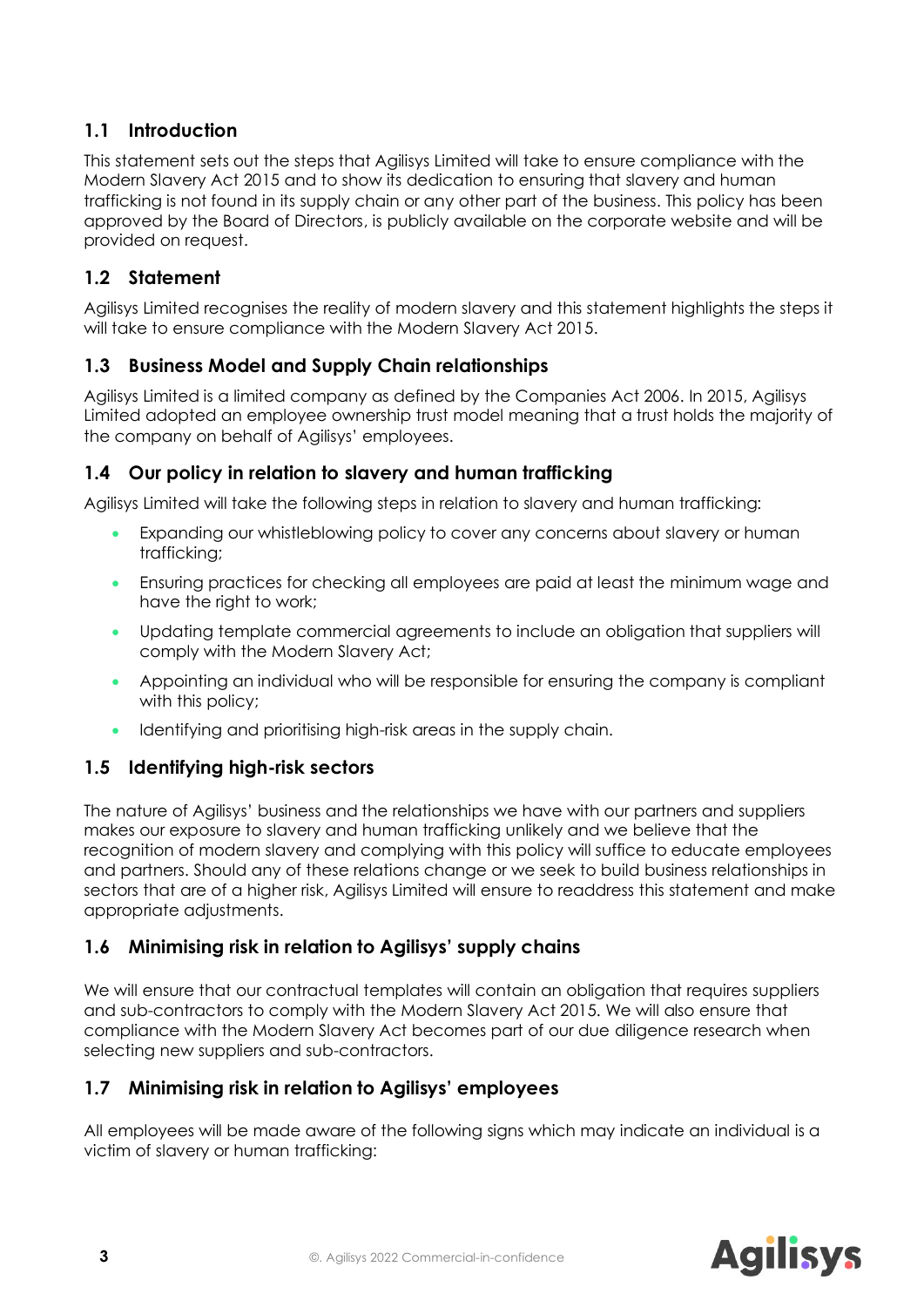#### <span id="page-3-0"></span>**1.7.1 Physical Appearance**

Victims may show signs of physical or psychological abuse, look malnourished or unkempt, or appear withdrawn.

#### <span id="page-3-1"></span>**1.7.2 Isolation**

Victims may rarely be allowed to travel on their own, seem under the control, influence of others, rarely interact or appear unfamiliar with their neighbourhood or where they work.

#### <span id="page-3-2"></span>**1.7.3 Poor Living Conditions**

Victims may be living in dirty, cramped or overcrowded accommodation, and / or living and working at the same address.

#### <span id="page-3-3"></span>**1.7.4 Few or No Personal Effects**

Victims may have no identification documents, have few personal possessions and always wear the same clothes day in day out. What clothes they do wear may not be suitable for their work.

#### <span id="page-3-4"></span>**1.7.5 Restricted Freedom of Movement**

Victims have little opportunity to move freely and may have had their travel documents retained, e.g. passports

#### <span id="page-3-5"></span>**1.7.6 Unusual Travel Times**

They may be dropped off / collected for work on a regular basis either very early or late at night.

#### <span id="page-3-6"></span>**1.7.7 Reluctant to seek help**

Victims may avoid eye contact, appear frightened or hesitant to talk to strangers and fear law enforcers for many reasons, such as not knowing who to trust or where to get help, fear of deportation, fear of violence to them or their family.

#### **Should anyone identify with any of the above you can report modern slavery by contacting the following organisations:**

- Call the police on 101
- Call the slavery helpline 0800 0121 700 **or report it online**  <https://www.modernslaveryhelpline.org/report>
- Raise your concerns internally by emailing [HR.operations@agilisys.co.uk](mailto:HR.operations@agilisys.co.uk)

#### <span id="page-3-7"></span>**1.8 Further information and guidance:**

<https://www.unseenuk.org/>

This policy was approved by;

Gradue D Mindenhalz

Andrew Mindenhall **Chief Executive Officer**

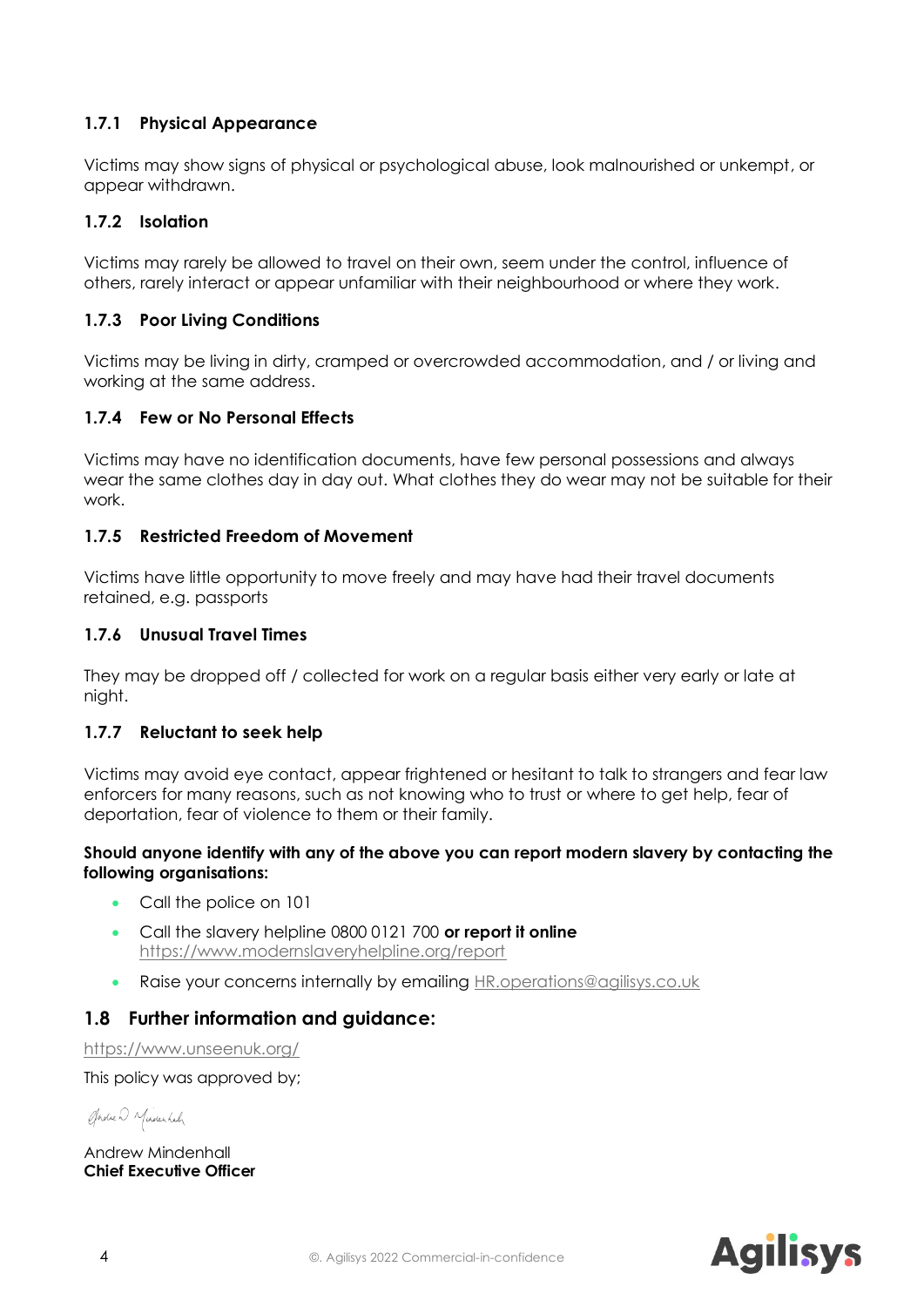### <span id="page-4-0"></span>**2 Document Control**

#### **2.1.1.1.1 Revision History**

| <b>Version</b> | <b>Date</b> | <b>Amended By</b>     | <b>Summary of changes</b> |
|----------------|-------------|-----------------------|---------------------------|
| 1.0            | 08.10.15    | <b>Becci Stickley</b> | Initial draft             |
| 2.0            | 20.04.16    | Joe Holland           | Board approval for use    |
| 3.0            | 25, 10, 18  | Andrew Mindenhall     | New CEO signature         |
| 4.0            | 16.01.20    | <b>Becci Stickley</b> | Rebrand                   |
| 5.0            | 04.05.21    | <b>Becci Stickley</b> | Annual review             |
| 6.0            | 11.01.22    | <b>Becci Stickley</b> | Annual review             |

#### **2.1.1.1.2 Document Approval**

This document requires the following approvals. ('Approved' assumes review undertaken prior to approval).

| <b>Version</b> | <b>Date</b> | <b>Name</b>           | Title / Role                                  | <b>Approval Status</b><br>(Pending/Approved) |
|----------------|-------------|-----------------------|-----------------------------------------------|----------------------------------------------|
| 1.0            | 08.10.15    | Becci Ward            | Head of HR Operations                         | Pending                                      |
| 2.0            | 20.04.16    | Becci Ward            | Head of HR Operations                         | Approved                                     |
| 3.0            | 25.10.18    | Andrew Mindenhall     | Chief Executive Officer                       | Approved                                     |
| 4.0            | 16.01.20    | <b>Becci Stickley</b> | Head of HR Operations                         | Approved                                     |
| 5.0            | 04.05.21    | <b>Becci Stickley</b> | Head of Employee Experience and<br>Engagement | Approved                                     |

#### **2.1.1.1.3 Document Reviews**

This document has been reviewed by the following people, in addition to those listed above.

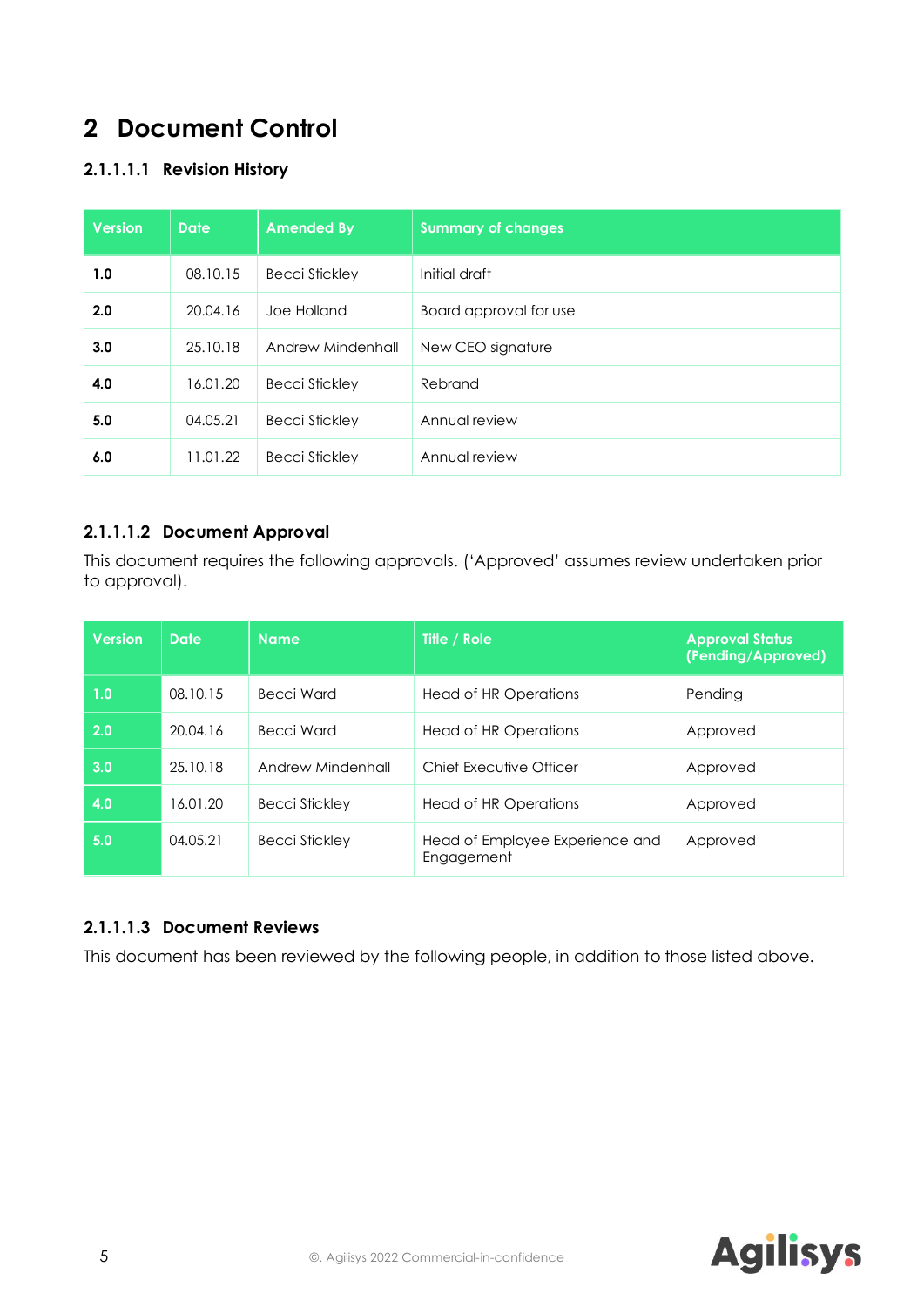| <b>Version</b> | Date     | <b>Name</b>           | Title/Role              |
|----------------|----------|-----------------------|-------------------------|
| 1.0            | 08.10.15 | Joseph Holland        | Legal Assistant         |
| 2.0            | 20.04.16 | Joseph Holland        | Legal Assistant         |
| 3.0            | 25.10.18 | Andrew Mindenhall     | Chief Executive Officer |
| 4.0            | 16.01.20 | <b>Becci Stickley</b> | Head of HR Operations   |
| 4.0            | 16.01.20 | Andrew Mindenhall     | Chief Executive Officer |
| 5.0            | 04.05.21 | Andrew Mindenhall     | Chief Executive Officer |